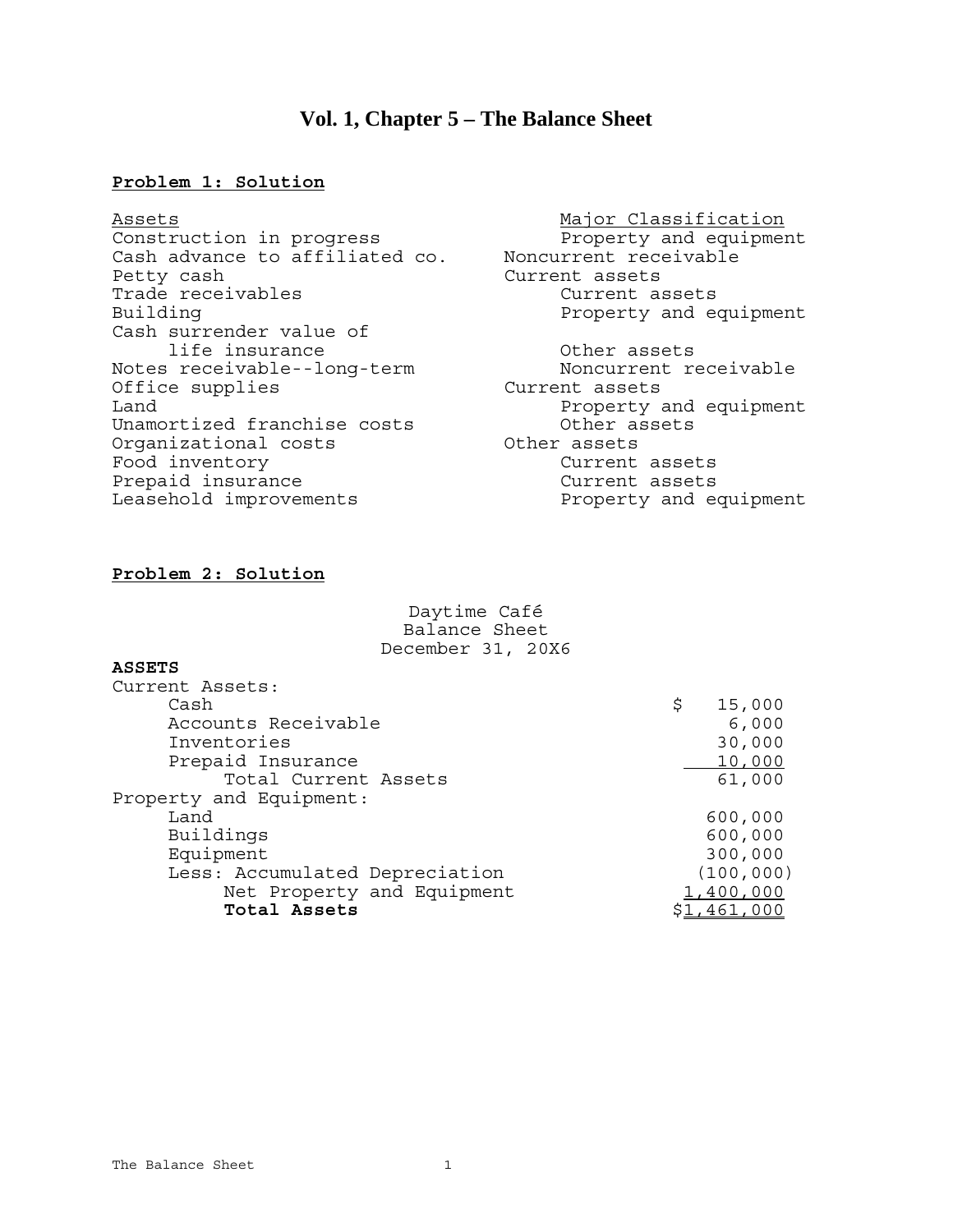**Problem 2: Solution** (continued)

| LIABILITIES AND OWNERS' EOUITY       |              |
|--------------------------------------|--------------|
| Current Liabilities:                 |              |
| Accounts Payable                     | \$<br>12,000 |
| Wages Payable                        | 15,000       |
| Mortgage Payable--current            | 50,000       |
| Taxes Payable                        | 7,000        |
| Total Current Liabilities            | 84,000       |
| Long-Term Liabilities:               |              |
| Mortgage Payable--long-term          | 800,000      |
| Total Long-Term Liabilities          | 800,000      |
| Total Liabilities                    | 884,000      |
| Owners' Equity:                      |              |
| G. Day, Capital                      | 577,000      |
| Total Owners' Equity                 | 577,000      |
| Total Liabilities and Owners' Equity | \$1,461,000  |

### **Problem 3: Solution**

- 1. Retained Earnings decreases by \$50,000. Dividends Payable increases \$50,000.
- 2. Cash increases \$10,000. Accounts Receivable decreases \$10,000.
- 3. Equipment increases \$30,000. Cash decreases \$5,000. Notes Payable increases \$25,000.
- 4. Cash increases \$20,000. Inventory decreases. Retained Earnings increases.
- 5. Food Inventory increases \$2,000. Accounts Payable increases \$2,000.
- 6. Cash decreases \$10,000. Wages Payable decreases \$10,000.
- 7. Supplies (inventory) increases \$2,000. Accounts Payable increases \$2,000.
- 8. Cash decreases \$20,000. Treasury Stock increases \$20,000. Common Stock decreases \$10,000.
- 9. Long-term Debt decreases \$40,000. Current maturities of long term debt increases \$40,000.
- 10. Cash decreases \$1,000. Accounts Payable decreases \$1,000.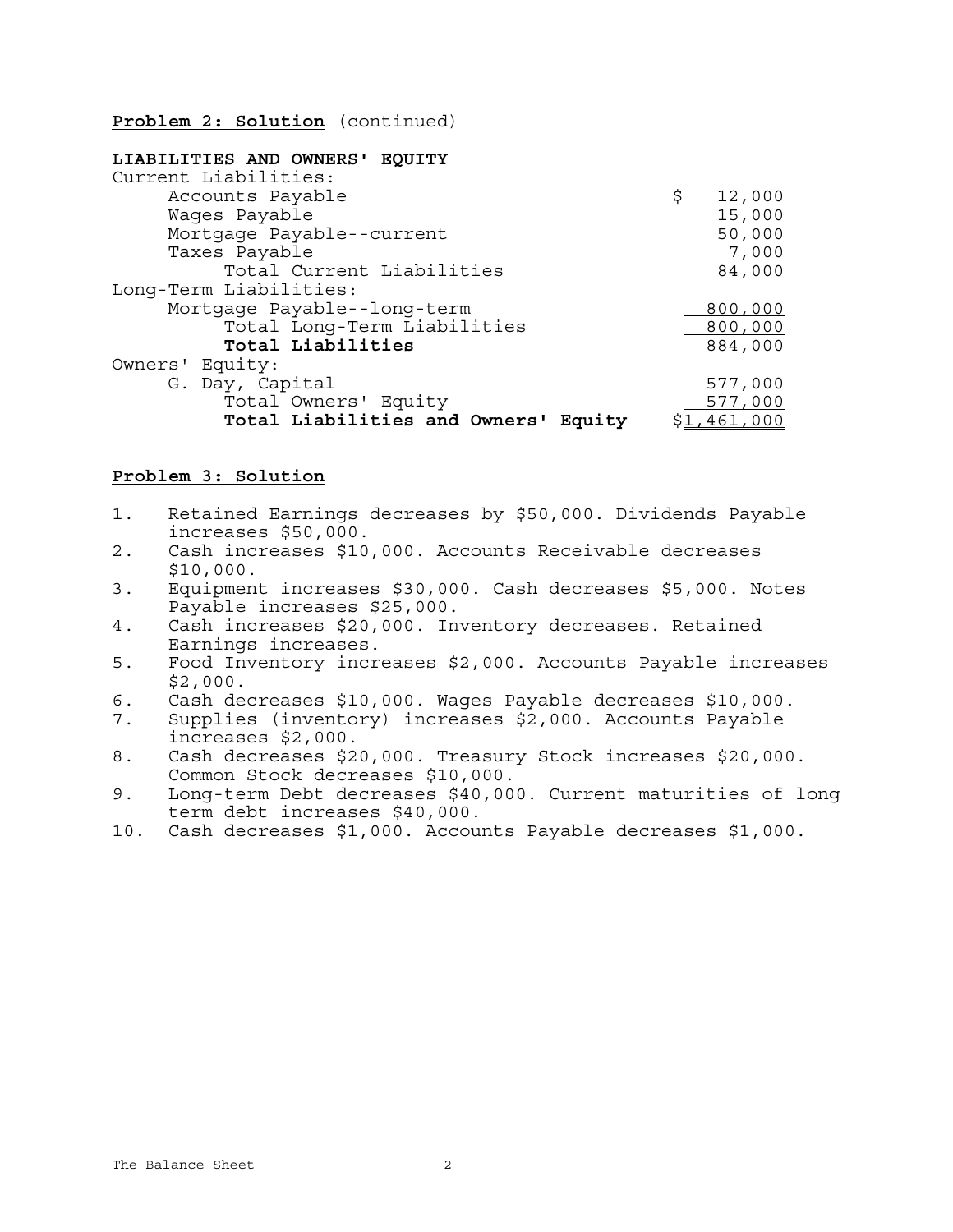# **Problem 4: Solution**

| <b>OWNERS' EQUITY</b> |                                                         |            |     |
|-----------------------|---------------------------------------------------------|------------|-----|
|                       | 5% Cumulative Preferred Stock, \$1 par                  |            |     |
|                       | value, authorized 50,000 shares;                        |            |     |
|                       | issued and outstanding $10,000$ shares $$500,000$ (1)   |            |     |
|                       | Common Stock, \$1 par value, authorized                 |            |     |
|                       | 100,000 shares; issued and outstanding                  |            |     |
|                       | 20,000 shares                                           | 500,000    | (2) |
|                       | Retained Earnings                                       | 175,000(3) |     |
|                       | Total Owners' Equity<br>\$1,175,000                     |            |     |
| (1)                   | 10,000 shares $\times$ \$50 per share = \$500,000       |            |     |
|                       | $(2)$ 20,000 shares $\times$ \$25 per share = \$500,000 |            |     |
|                       | (3) Dividends declared:                                 |            |     |
|                       | $$500,000 \times 5\% = $25,000$                         |            |     |
|                       | Net income - dividends declared = retained earnings     |            |     |
|                       | $$200,000 - $25,000 = $175,000$                         |            |     |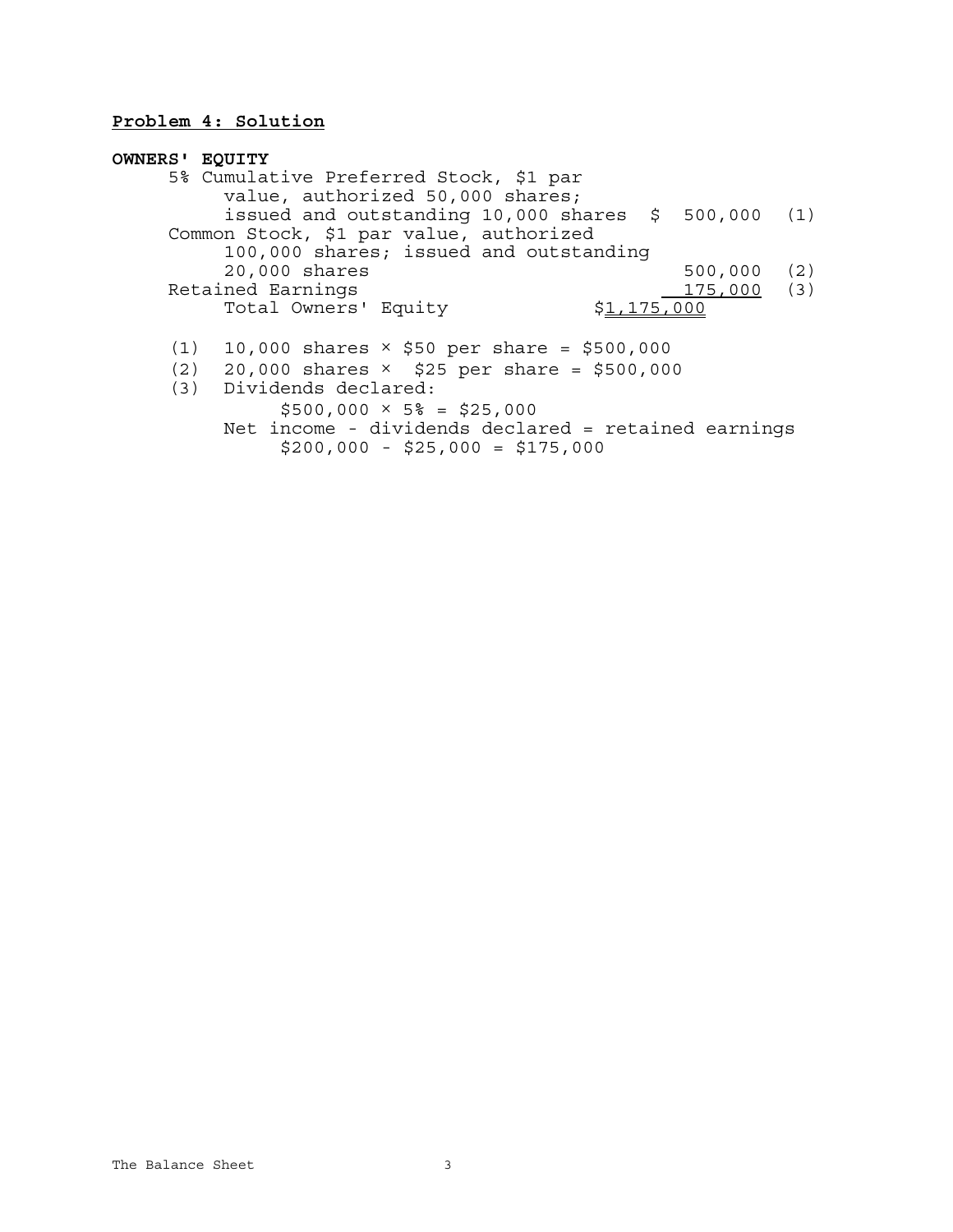# **Problem 5: Solution**

|                                        | Damitio Inn       |                     |
|----------------------------------------|-------------------|---------------------|
| Balance Sheet for year ended           |                   |                     |
|                                        | December 31, 20X3 |                     |
| Assets                                 |                   |                     |
| Current Assets                         |                   |                     |
| Cash                                   | \$10,000          |                     |
| Accounts Receivable                    | 150,000           |                     |
| Allowance for Doubtful Accts.          | (10,000)          |                     |
| Food Inventory                         | 50,000            |                     |
| Prepaid Insurance                      | 12,000            |                     |
| Total Current Assets                   |                   | \$212,000           |
| Noncurrent Receivables                 |                   |                     |
| Investments                            |                   | 100,000             |
| Property and Equipment                 |                   |                     |
| Land                                   | 300,000           |                     |
| Building                               | 14,000,000        |                     |
| Equipment                              | 800,000           |                     |
| Less: Accumulated depr.                |                   |                     |
| Accumulated depr.-Building (2,500,000) |                   |                     |
| Accumulated depr.-Equipment (200,000)  |                   |                     |
| Total Property and Equipment           |                   | 12,400,000          |
| Other Assets                           |                   |                     |
| Deferred Income Taxes                  | 50,000            |                     |
| Organization Costs                     | 50,000            |                     |
| Total Other Assets                     |                   | <u>100,000</u>      |
| Total Assets                           |                   | <u>\$12,812,000</u> |
| Liabilities                            |                   |                     |
| Current Liabilities                    |                   |                     |
| Accounts Payable                       | 50,000            |                     |
| Wages Payable                          | 20,000            |                     |
| Income Taxes Payable                   | 30,000            |                     |
| Current Matur. of Long Term Debt       | 80,000            |                     |
| Total Current Liabilities              |                   | 180,000             |
| Long Term Debt                         |                   |                     |
| Net of current maturities              |                   | 9,920,000           |
| Other Long Term Liabilities            |                   |                     |
| Deferred Income Taxes                  |                   | <u>150,000</u>      |
| Total Liabilities                      |                   | \$10, 250, 000      |
| Owners' Equity                         |                   |                     |
| Common Stock                           | 500,000           |                     |
| Paid-in Capital in                     |                   |                     |
| Excess of Par                          | 1,000,000         |                     |
| Retained Earnings                      | 1,062,000         |                     |
| Total Owners' Equity                   |                   | <u>2,562,000</u>    |
| Total Liabilities and Equity           |                   | \$12,812,000        |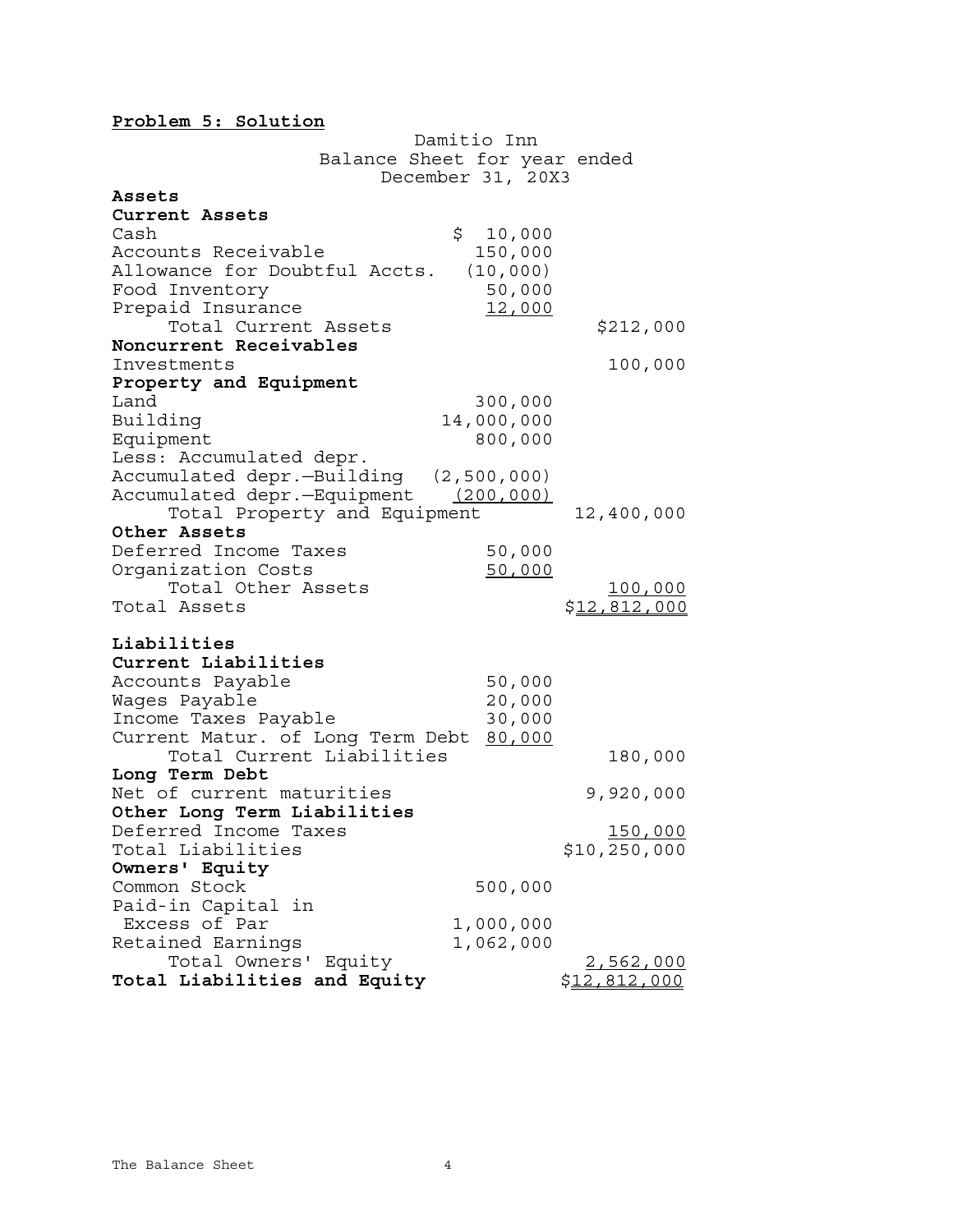# **Problem 6: Solution**

# Red Mountain Motel Common-Size Balance Sheet December 31, 20X1

### **ASSETS**

| Current Assets:                           |                   |          |
|-------------------------------------------|-------------------|----------|
| Cash                                      | \$12,500          | 1.4%     |
| Accounts Receivable                       | 15,000            | 1.7%     |
| Cleaning Supplies                         | 2,500             | 0.3%     |
| Total Current Assets                      | 30,000            | 3.4%     |
| Property and Equipment:                   |                   |          |
| Land                                      | 120,000           | 13.7%    |
| Building                                  | 800,000           | 91.4%    |
| Furnishings and Equipment                 | 50,000            | 5.7%     |
| Less: Accumulated Depreciation            | (125,000)         | $-14.3%$ |
| Net Property and Equipment                | 845,000           | 96.6%    |
| Total Assets                              | \$ <u>875,000</u> | 100.0%   |
| LIABILITIES AND OWNERS' EQUITY            |                   |          |
| Current Liabilities:                      |                   |          |
| Notes Payable                             | \$<br>23,700      | 2.7%     |
| Accounts Payable                          | 8,000             | 0.9%     |
| Wages Payable                             | 300               | $0.1$ %  |
| Total Current Liabilities                 | 32,000            | 3.7%     |
| Long-Term Liabilities:                    |                   |          |
| Mortgage Payable                          | 420,000           | 48.0%    |
| Total Liabilities                         | 452,000           | 51.7%    |
| Owners' Equity:                           |                   |          |
| R. Mountain, Capital                      |                   |          |
| at January 1, 20X1                        | 384,500           | 43.9%    |
| Net Income for 20X1                       | 38,500            |          |
| R. Mountain, Capital                      |                   | 4.4%     |
|                                           |                   |          |
| at December 31, 20X1<br>Total Liabilities | 423,000           | 48.3%    |
| and Owners' Equity                        | \$875,000         | 100.0%   |
|                                           |                   |          |

# **Problem 7: Solution**

| Accounts Receivable<br>$1$ .          | \$100,000 |
|---------------------------------------|-----------|
| Less: Allowance for Doubtful Accounts | (3,000)   |
| Beverage Inventory                    | 15,000    |
| Cash                                  | 15,000    |
| Food Inventory                        | 25,000    |
| Prepaid Insurance                     | 6,000     |
| Notes Receivable                      | 35,000    |
| Short-Term Investments                | 50,000    |
| Total Current Assets                  |           |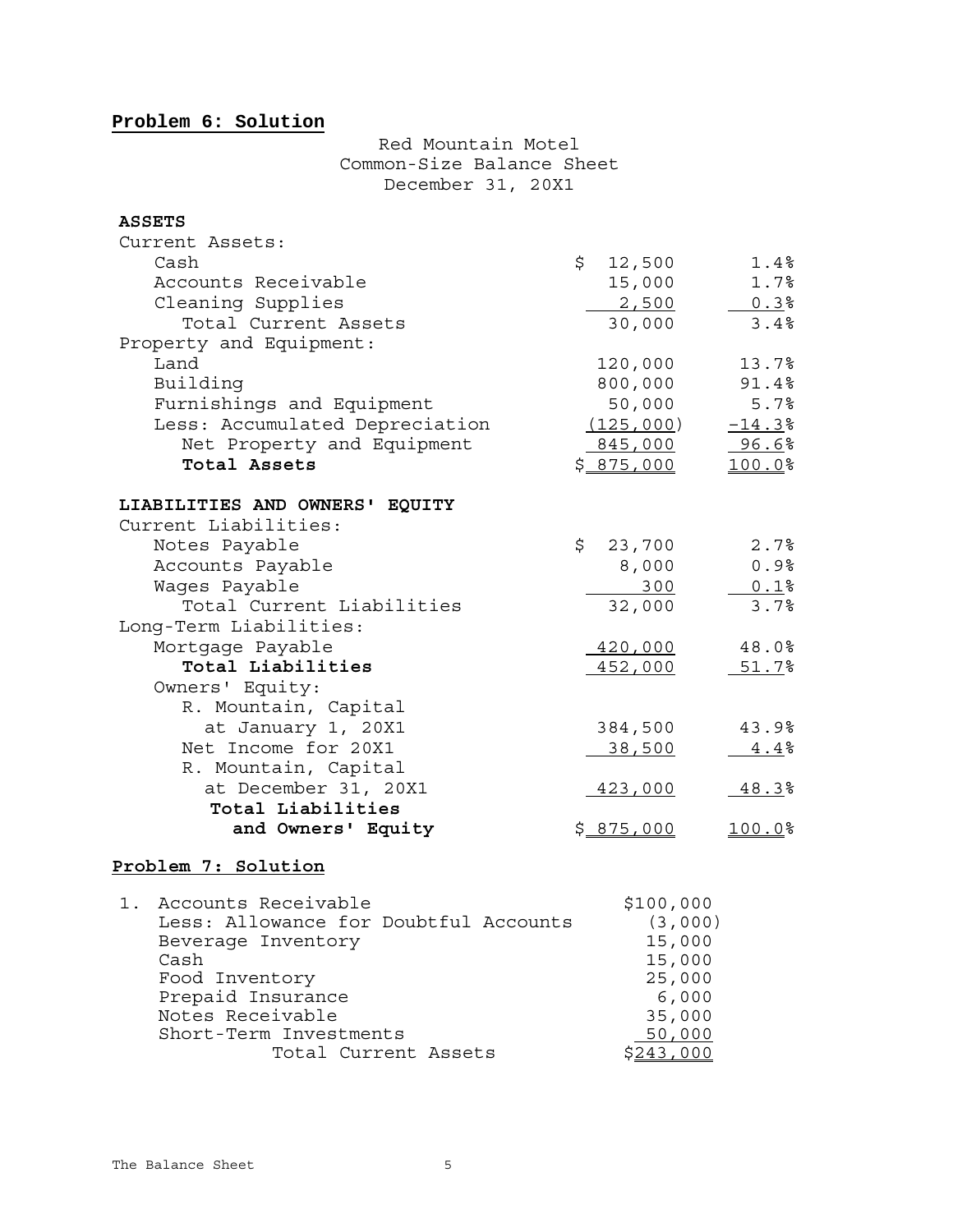**Problem 7: Solution** (continued)

| 2. Accounts Payable       | \$30,000  |
|---------------------------|-----------|
| Accrued Expenses          | 15,000    |
| Advanced Deposits         | 12,000    |
| Current Maturities--LTD   | 40,000    |
| Income Taxes Payable      | 4,000     |
| Notes Payable             | 25,000    |
| Total Current Liabilities | \$126,000 |

- 3. Current Assets Current Liabilities = Net Working Capital \$243,000 - \$126,000 = \$117,000
- 4. Current Assets / Current Liabilities = Current Ratio \$243,000 / \$126,000 = 1.93 times

## **Problem 8: Solution**

|                                                              |                                  | 1. (Cost - Salvage Value) / Life = Straight-Line Depreciation<br>Expense per Year |     |
|--------------------------------------------------------------|----------------------------------|-----------------------------------------------------------------------------------|-----|
| $(S2,000,000 - 0) / 5 = $400,000$                            |                                  |                                                                                   |     |
| 1 / Life = Annual Depreciation Rate<br>$1 / 5 = .2$          |                                  |                                                                                   |     |
| Depreciation Expense<br>$$2,000,000 \times 2(.2) = $800,000$ |                                  | 2. Net Book Value $\times$ 2 (Straight-Line Rate) = Double Declining              |     |
| 3. Income Tax Expense \$120,000                              | Deferred Income Taxes            | \$120,000                                                                         | (1) |
| (1)                                                          | $$800,000 - $400,000 = $400,000$ |                                                                                   |     |

 $$400,000 \times 30\% = $120,000$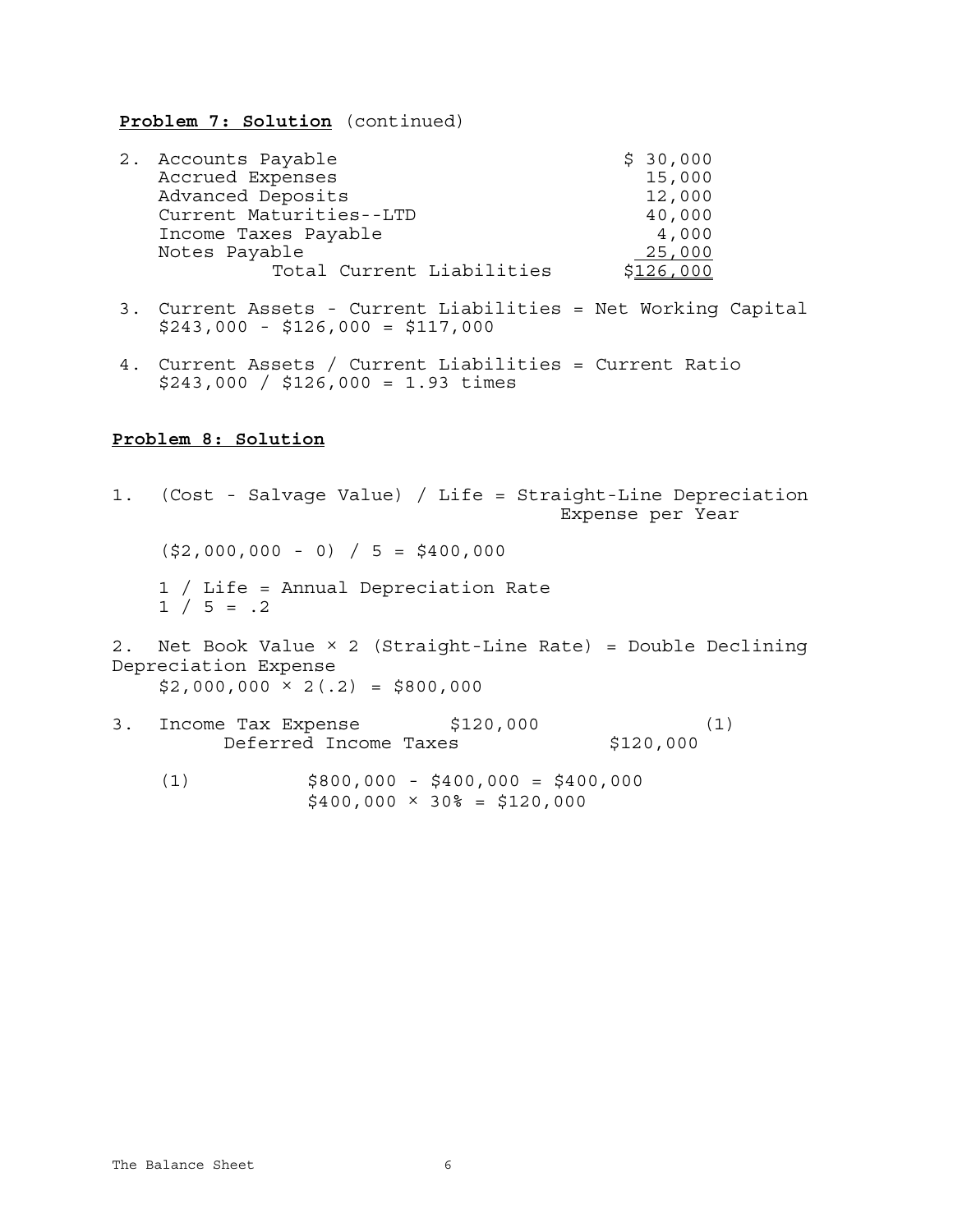### **Problem 9: Solution**

### Spartan Inn **Balance Sheet** December 31, 20X4

#### Assets

| Current Assets |                                      |             |                  |
|----------------|--------------------------------------|-------------|------------------|
|                | Cash                                 | \$<br>5,000 |                  |
|                | Marketable securities                | 25,000      |                  |
|                | Accounts receivable                  | 80,000      |                  |
|                | Inventories                          | 15,000      |                  |
|                | Prepaid expenses                     | 8,000       |                  |
|                | Total Current Assets                 |             | \$133,000        |
|                | Property and Equipment               |             |                  |
|                | Land                                 | 80,000      |                  |
|                | Building                             | 500,000     |                  |
|                | Furnishings and equipment            | 200,000     |                  |
|                | Less: Accumulated depreciation       | 150,000     |                  |
|                | Net property and equipment           |             | 630,000          |
| Other Assets   |                                      |             |                  |
|                | Other-franchise fees                 | 15,000      |                  |
|                | Total Assets                         |             | \$778,000        |
|                | Liabilities and Owner's Equity       |             |                  |
|                | Current Liabilities                  |             |                  |
|                | Accounts payable                     | \$20,000    |                  |
|                | Income taxes payable                 | 10,000      |                  |
|                | Accrued expenses                     | 10,000      |                  |
|                | Total Current Liabilities            |             | 40,000           |
| Long-Term Debt |                                      |             |                  |
|                | Bonds payable                        |             | 300,000          |
|                | Deferred Income Taxes                |             | 20,000           |
| Owner's Equity |                                      |             |                  |
|                | Jerry Spartan, Capital (12/31/X4)    |             | <u>\$418,000</u> |
|                | Total Liabilities and Owner's Equity |             | <u>\$778,000</u> |
|                |                                      |             |                  |

# **Problem 10: Solution**

Singh Park Hotel Statement of Retained Earnings For the year ended December 31 20X2

| Retained Earnings, Jan. 1, 20X2  | \$300,000  |
|----------------------------------|------------|
| Net Income for 20X2              | 280,000    |
| Dividends declared during 20X2   | (230, 000) |
| Retained Earnings, Dec. 31, 20X2 | \$350,000  |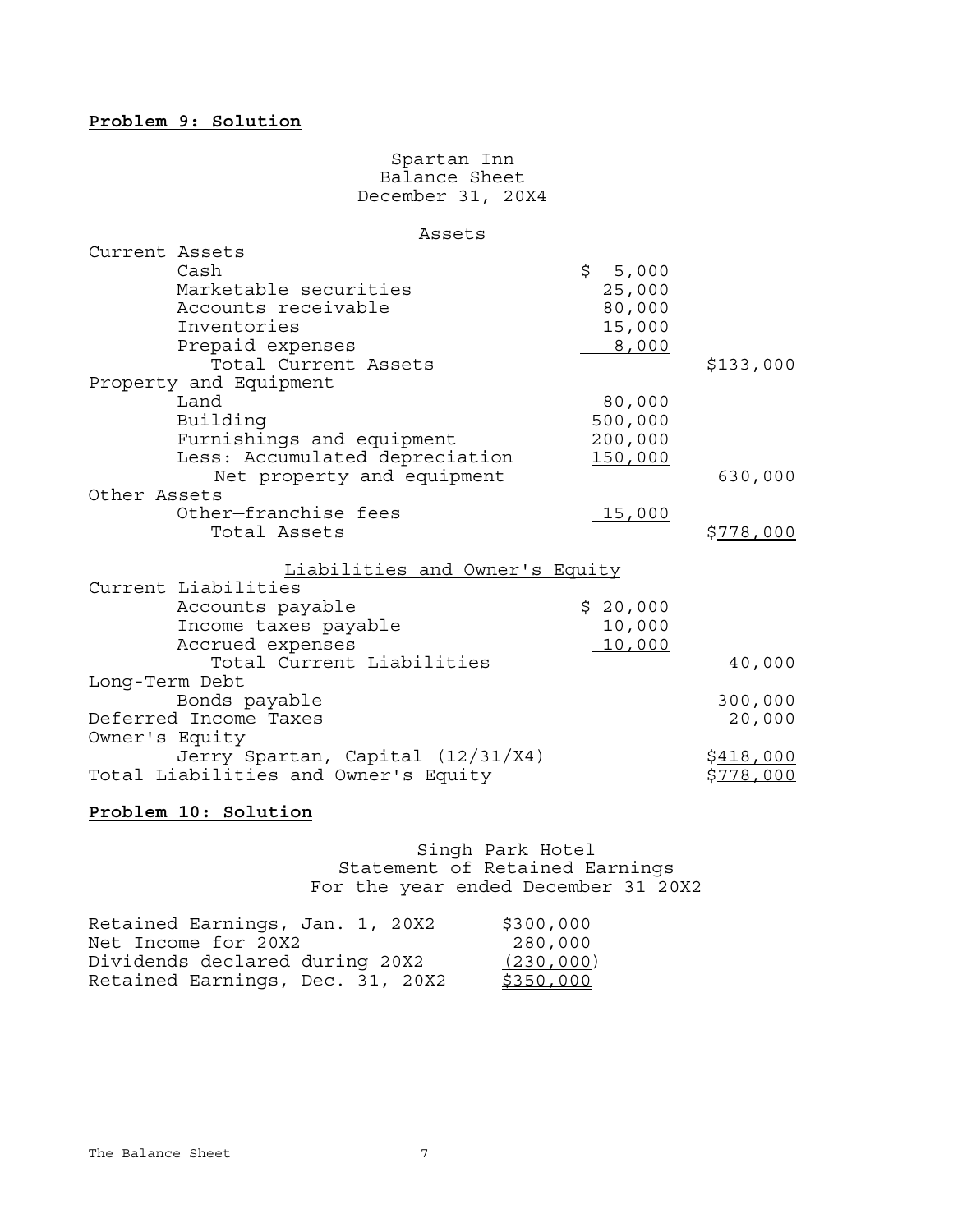# **Problem 11: Solution**

 KRS, Inc. Comparative Balance Sheets December 31, 20X2 and 20X1

|                                                                                                                                    |            |                                                                      |                                                                                                                                                  | Change from 20X1 to   |
|------------------------------------------------------------------------------------------------------------------------------------|------------|----------------------------------------------------------------------|--------------------------------------------------------------------------------------------------------------------------------------------------|-----------------------|
| 20X2                                                                                                                               |            |                                                                      |                                                                                                                                                  |                       |
| <b>Assets</b>                                                                                                                      | 20X2       |                                                                      | <u> 20X1</u>                                                                                                                                     | Amount Percentage     |
| Current Assets<br>Cash<br>Marketable Securities<br>Accounts Receivable<br>Inventories<br>Prepaid Expenses<br>Total                 | \$20,768   | $\ddot{\mathsf{S}}$<br>10,496<br>11,618<br>18,554<br>3,874<br>65,310 | $16,634 \t$ \$ 4,134 24.85%<br>10,396 100 0.96<br>$16, 105$ $(4, 487)$ $-27.86$<br>14,554 4,000 27.48<br>$4,158$ $(284)$ $-6.83$<br>61,847,3,463 | 5.60                  |
| Property and Equipment<br>Land<br>Land 1,007,090 1,007,090 -0- 0.00<br>Operating Equipment<br>Less: Accumulated<br>Depreciation    | (537, 849) |                                                                      | $116,435$ $116,435$ $-0$<br>284,934 269,25515,679<br>(453, 263)<br>(84, 586)                                                                     | 0.00<br>5.82<br>18.66 |
| Total                                                                                                                              | 870,610    |                                                                      | 939,517<br>(68, 907)                                                                                                                             | $-7.33$               |
| Total Assets                                                                                                                       | \$935,920  |                                                                      | $$1,001,364$ $$(65,444)$                                                                                                                         | $-6.54%$              |
| <u>Liabilities</u><br>Current Liabilities<br>Accounts Payable<br>Accrued Expenses<br>Current Portion of<br>Long-Term Debt<br>Total |            | 34,044                                                               | $$12,945$ $$13,265$ $$(320)$ -2.41%<br>$1,039$ $2,047$ $(1,008)$ $-49.24$<br>$20,060$ $20,407$ $(347)$ $-1.70$<br>$35,719$ $(1,675)$ $-4.69$     |                       |
| Long-Term Debt<br>Deferred Income Taxes                                                                                            | 7,927      |                                                                      | 533, 369 553, 429 (20, 060) -3.62<br>8,163                                                                                                       | $(236)$ $-2.89$       |
| Total Liabilities                                                                                                                  |            |                                                                      | 575,340 597,311 (21,971) -3.68                                                                                                                   |                       |
| Owners' Equity<br>Common Stock<br>Retained Earnings                                                                                |            | 211,200                                                              | 211,200<br>$-0-$<br><u>149,380         192,853      (43,473)      -22.54</u>                                                                     | 0.00                  |
| Total Owners' Equity _ 360,580   404,053   (43,473)   -10.76                                                                       |            |                                                                      |                                                                                                                                                  |                       |
| Total Liabilities and                                                                                                              |            |                                                                      |                                                                                                                                                  |                       |
| Owners' Equity                                                                                                                     | \$935,920  |                                                                      | $$1,001,364$ $$(65,444)$                                                                                                                         | $-6.54%$              |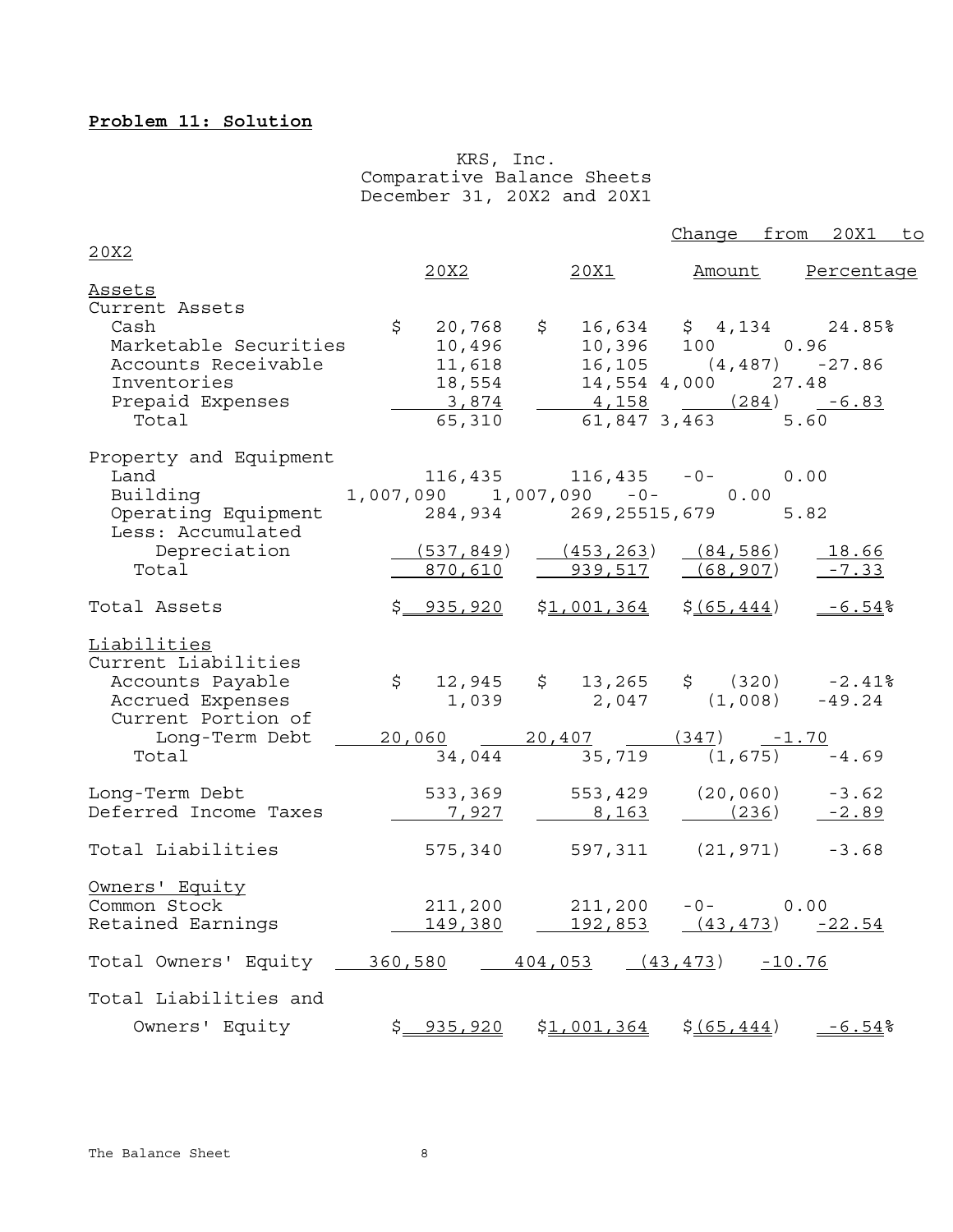# **Problem 12: Solution**

| 1. \$51,000                           |
|---------------------------------------|
| $2.$ \$30,500                         |
| $3.$ \$30,500 - \$51,000 = (\$20,500) |
| 4. \$8,000                            |
| $5.$ \$8,000                          |
| 6. $$325,000 - $64,000 = $261,000$    |
| 7. $$8,000 + $80,500 = $88,500$       |

# **Problem 13: Solution**

| $1$ . | There is not enough information to determine this.       |              |
|-------|----------------------------------------------------------|--------------|
| $2$ . | Current Assets = $Cash + Receivables$                    | \$136,500    |
| 3.    | Net working capital = $Current$ assets - $Current$ Liab. |              |
|       | $$136,500 - ($18,000 + $25,000 + $5,000) =$              | \$88,500     |
| 4.    | Beginning Accounts Payable is \$18,000. Ending           |              |
|       | $A/P$ is \$21,000. Therefore, cash increases by:         | \$3,000      |
| 5.    | Net book value = Equipment - Depreciation                |              |
|       | $$925,000 - $64,000 =$                                   | \$861,000    |
| 6.    | Net Earnings = Change in $RE$ + Dividends payable        |              |
|       | $$27,000 + $6,000 =$                                     | \$33,000     |
| 7.    | Change in common stock \$5,000                           |              |
|       | Change in paid-in capital \$25,000                       |              |
|       | $(520,000 + 55,000)/10,000$                              | \$2.50/share |
| 8.    | Note payable beginning X2                                | \$675,000    |
|       | Note payable X2 (reclassified to current)                | 42,000       |
|       | Note payable ending X2                                   | 690,000      |
|       | $$675,000 - $42,000 = $633,000$                          |              |
|       | $$633,000 + new LTD = $690,000$                          |              |
|       | New long-term debt = $$690,000 - $633,000 =$             | \$57,000     |
| 9.    | Gain on sale = selling price - NBV                       |              |
|       | $$12,000 - $10,000 =$                                    | \$2,000      |
| 10.   | Equipment beginning X2                                   | \$800,000    |
|       | Equipment ending X2                                      | 925,000      |
|       | Cost of equipment sold during 20X2                       | 25,000       |
|       | New purchases = $$925,000 - ($800,000 - $25,000) =$      | \$150,000    |
| 11.   | Depreciation Expense in X2 = change in Depr. for X2      |              |
|       | Accumulated depreciation beginning X2                    | \$20,000     |
|       | Accumulated depreciation ending X2                       | 64,000       |
|       | Written off depreciation                                 | 15,000       |
|       | Depreciation Expense X2 =                                | \$59,000     |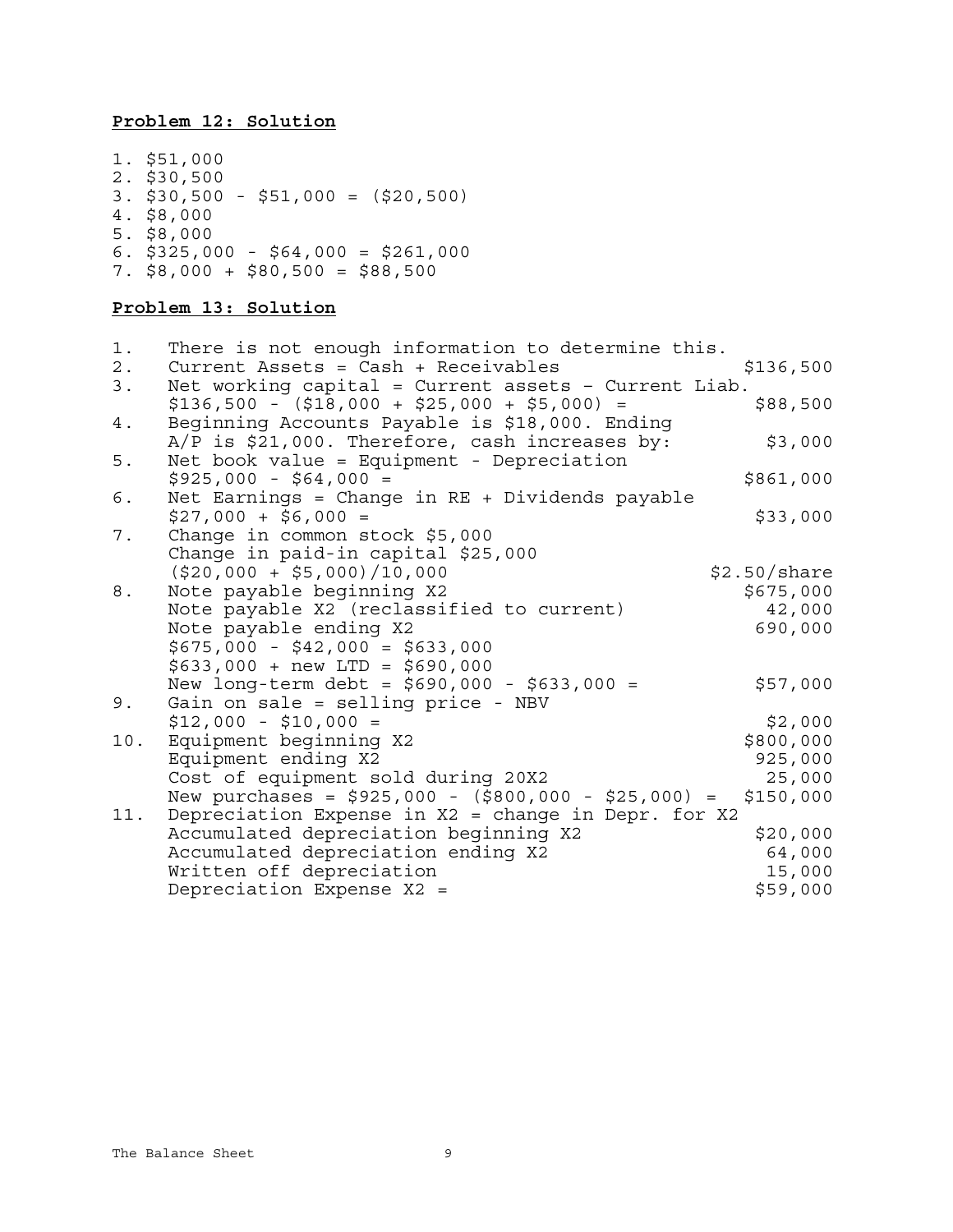#### **Problem 14: Solution**

1. Current assets = current liabilities × current ratio  $= 1.2 \times $105,380$  $=$  \$126,456

- 2. Cash + Inventory + Accounts Receivable = Current Assets \$49,765 + \$36,072 + \$15,491 + Accounts Receivable = \$126,456 Accounts Receivable = \$126,456 - (\$49,765 + \$36,072 + \$15,491)  $=$  \$25,128
- 3. .3 × Total assets = current assets  $.3 \times$  Total assets = \$126,456 Total assets =  $$126,456 \div .3 = $421,520$
- 4. Owners' Equity = Assets Current Liabilities Long-Term Debt  $= $421,520 - $105,380 - $60,000$  $=$  \$256,140

### **Problem 15: Solution**

- 1. -\$2,000
- 2. \$20,000
- 3. \$140,000
- 4. \$180,000
- 5. \$5,000
- 6. \$18,700
- 7. \$11,700
- 8. \$8,700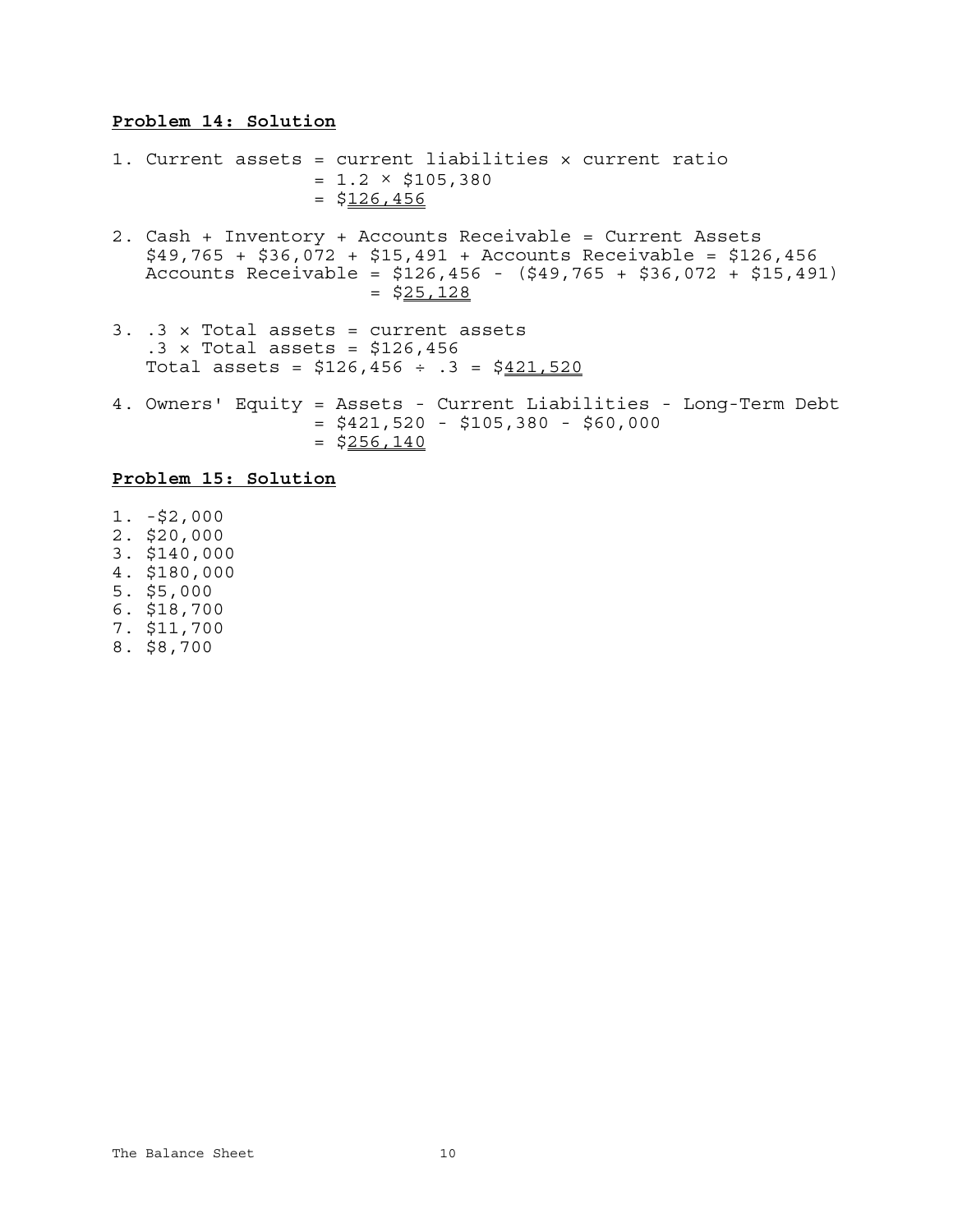# **Problem 16: Solution**

### Lancer's Balance Sheet December 31, 20X3

#### Assets

| Current Assets: |                                  |                                |           |
|-----------------|----------------------------------|--------------------------------|-----------|
|                 | Cash                             | \$5,000                        |           |
|                 | Marketable securities            | 10,000                         |           |
|                 | Accounts receivable (net)        | 90,000                         |           |
|                 | Food inventory                   | 15,000                         |           |
|                 | Prepaid expenses                 | 9,000                          |           |
|                 | Total current assets             |                                | 129,000   |
| Investments     |                                  |                                | 50,000    |
|                 | Property and Equipment           |                                |           |
|                 | Land                             | 80,000                         |           |
|                 | Building                         | 420,000                        |           |
|                 | Equipment                        | 100,000                        |           |
|                 | Less Accumulated depreciation    | (141,000)                      |           |
|                 | Net property and equipment       |                                | 459,000   |
|                 | Total Assets                     |                                | \$638,000 |
|                 |                                  | Liabilities and Owners' Equity |           |
|                 | Current Liabilities:             |                                |           |
|                 | Accounts payable                 | \$15,000                       |           |
|                 | Income taxes payable             | 20,000                         |           |
|                 | Current maturities of            |                                |           |
|                 | long-term debt                   | 50,000                         |           |
|                 | Dividends payable                | 10,000                         |           |
|                 | Accrued expenses                 | 25,000                         |           |
|                 | Total current liabilities        |                                | 120,000   |
| Long-term debt  |                                  |                                | 250,000   |
| Owners' Equity: |                                  |                                |           |
|                 | Capital stock                    | 89,000                         |           |
|                 | Paid-in capital in excess of par | 68,000                         |           |
|                 | Retained earnings                | 111,000                        |           |
|                 | Total Owners' Equity             |                                | 268,000   |
|                 | Total Liabilities and            |                                |           |
|                 | Owners' Equity                   |                                | \$638,000 |
|                 |                                  |                                |           |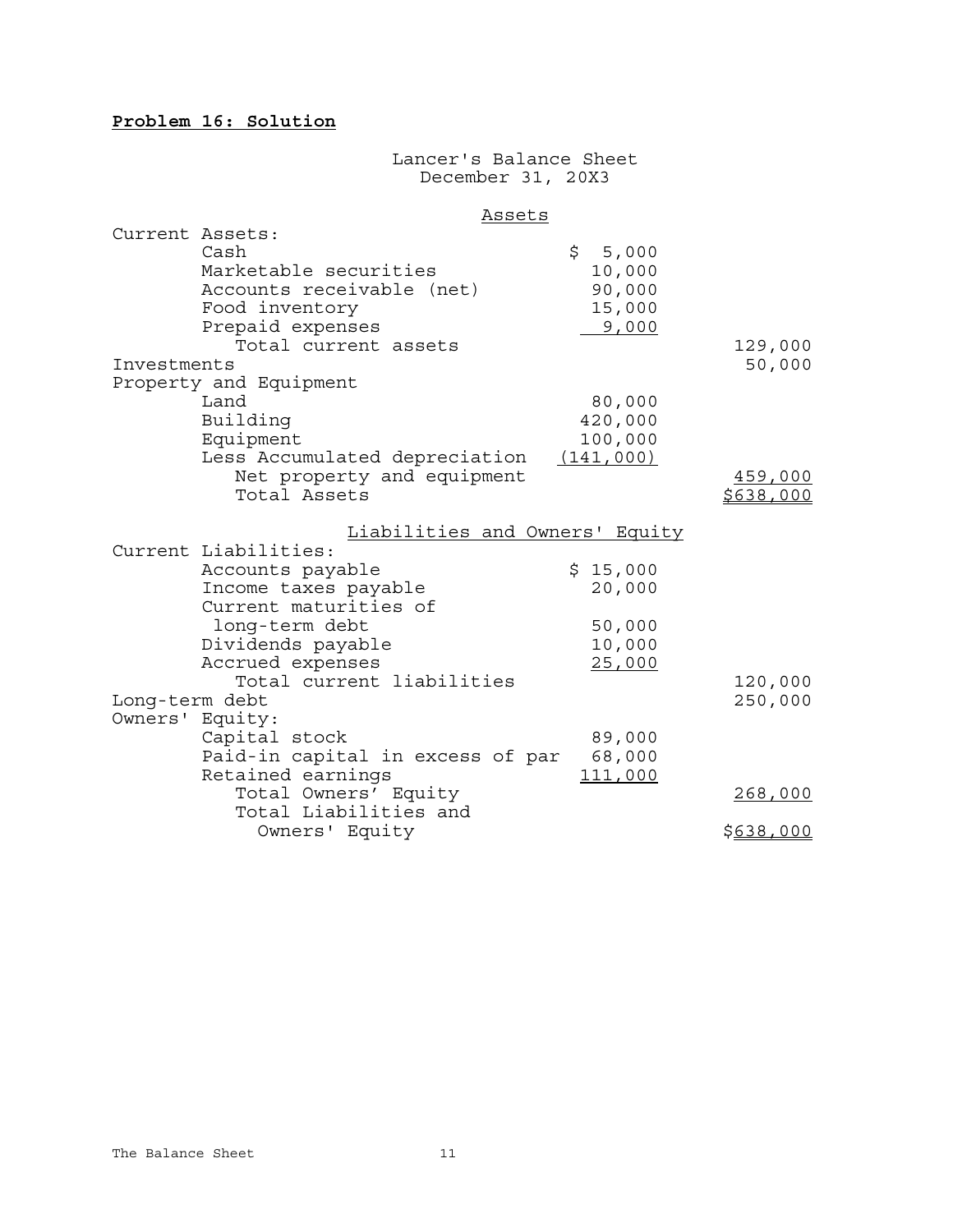## **Problem 17: Solution**

|                              |          | Martin's Motel |             |                  |
|------------------------------|----------|----------------|-------------|------------------|
|                              |          |                | Dollar      | Common-Size      |
|                              | 20X1     | 20X2           | Differences | Dec. 31,<br>20X2 |
| Current Assets               |          |                |             |                  |
| Cash                         |          |                |             |                  |
| House Bank                   | \$<br>50 | \$<br>40       | \$(10)      | .4%              |
| Demand Deposit               | 60       | 60             |             | <u>.6</u>        |
| Total Cash                   | 110      | 100            | (10)        | 1.0              |
| Accounts Receivable          | 1,241    | 1,400          | 159         | 14.0             |
| Inventories                  | 68       | 120            | 52          | 1.2              |
| Total Current Assets         | 1,419    | 1,620          | 201         | 16.2             |
| Investments                  | 175      | 200            | 25          | 2.0              |
| Property and Equipment (net) |          |                |             |                  |
| Land                         | 957      | 1,030          | 73          | 10.3             |
| Building                     | 4,350    | 4,600          | 250         | 46.0             |
| Furniture                    | 2,575    | 2,500          | (75)        | 25.0             |
| Other Assets                 | 49       | 50             |             | . 5              |
| Total Assets                 | \$9,525  | \$10,000       | \$475       | <u> 100.0</u>    |

Key: Notice that the demand deposit of \$60 is .6% of total assets; therefore, total assets equals \$10,000.

#### **Problem 18: Solution**

Gordon Lodge Balance Sheet December 31, 20X1 and 20X2

|                                                                                                      |                                                  | December 31                                    | Dollar                                        | Common-Size                                    |
|------------------------------------------------------------------------------------------------------|--------------------------------------------------|------------------------------------------------|-----------------------------------------------|------------------------------------------------|
|                                                                                                      | 20X1                                             | 20X2                                           | Difference                                    | Dec. 31, 20X2                                  |
| Current Liabilities:<br>Notes Payable<br>Accounts Payable<br>Taxes Payable<br>Wages Payable<br>Total | \$<br>5,000<br>7,000<br>3,000<br>5,000<br>20,000 | \$<br>500<br>8,000<br>3,500<br>6,000<br>18,000 | \$(4,500)<br>1,000<br>500<br>1,000<br>(2,000) | 1.0 <sup>8</sup><br>1.4<br>0.6<br>1.0<br>$4.0$ |
| LTD:<br>Mortgage Payable<br>Deferred Taxes<br>Total                                                  | \$200,000<br>80,000<br>280,000                   | \$180,000<br>80,000<br>260,000                 | \$(20,000)<br>(20, 000)                       | 40.0%<br>16.0<br>56.0                          |
| Owners' Equity:<br>Common Stock<br>Retained Earnings<br>Treasury Stock<br>Total                      | \$150,000<br>60,000<br>(10, 000)<br>200,000      | \$160,000<br>80,000<br>(10,000)<br>230,000     | \$10,000<br>20,000<br>$-0-$<br>30,000         | 30.0%<br>12.0<br>(2.0)<br>40.0                 |
| Total Liabilities<br>and Owners' Equity                                                              | \$500,000                                        | \$508,000                                      | \$_<br>8,000                                  | <u> 100.0</u> %                                |